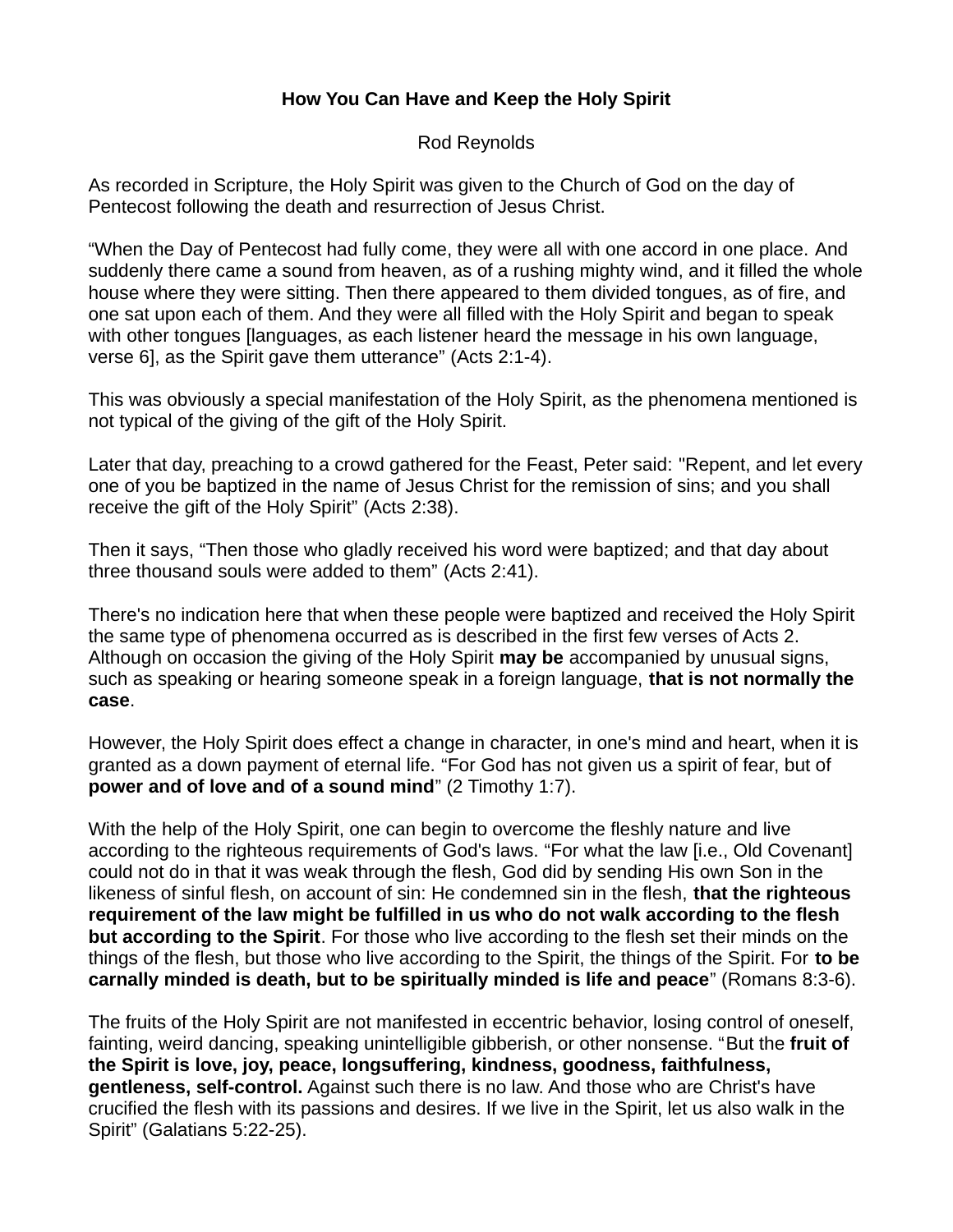## "...for the **fruit of the Spirit is in all goodness, righteousness, and truth**" (Ephesians 5:9).

In other words, the Holy Spirit can help you overcome the lusts of the flesh, and live in accordance with God's standards of behavior, as defined in his word (cf. Romans 12:21). "He who overcomes shall inherit all things, and I will be his God and he shall be My son" (Revelation 21:7; cf. Revelation 2:7, 11, 17, 25; 3:5, 12, 21).

What does it take to receive the Holy Spirit? And once received, can it be lost? In this article we examine the question of how you can have and keep the Holy Spirit.

## **(1) Repent.**

A necessary condition for receiving the Holy Spirit is repentance. Repentance in this context means to turn from rebellion and disobedience to God, and humble yourself before God and his law, and begin to obey. "...sin is the transgression of the law" (1 John 3:4, KJV). Only those who come to understand what sin is, and who determine to strive to rid their lives of sin with God's help, may receive the Holy Spirit in the sense of becoming new creature, undergoing a life changing reformation that leads to growing into the likeness of Jesus Christ.

"Now when they heard this, they were cut to the heart, and said to Peter and the rest of the apostles, 'Men and brethren, what shall we do?' Then Peter said to them, **'Repent, and let every one of you be baptized in the name of Jesus Christ for the remission of sins; and you shall receive the gift of the Holy Spirit'"** (Acts 2:37-38).

Genuine repentance requires a change of mind and heart, and turning from sinful conduct to that which is righteous, that is, lawful according to God's word (Ezekiel 18:1-32; 33:7-20; 2 Peter 2:21).

### **(2) Set your goal and pursue it.**

As a Christian, your number one goal ought to be the kingdom of God, and his righteousness: "But seek first the kingdom of God and His righteousness, and all these things shall be added to you" (Matthew 6:33).

When you repent and are baptized, you are entering into a covenant relationship with God. Typified by the Old Covenant with Israel, entering into this covenant implies faith toward God and obedience to his laws.

Through Moses, God told the people of Israel after he brought them out of Egypt: "`Now therefore, **if you will indeed obey My voice and keep My covenant**, then you shall be a special treasure to Me above all people; for all the earth is Mine. And **you shall be to Me a kingdom of priests and a holy nation**.' These are the words which you shall speak to the children of Israel" (Exodus 19:5-6).

After speaking the words of the ten commandments from Mr. Sinai, God gave further details of his law to Moses, and Moses recited the law of the covenant to the people. And the people,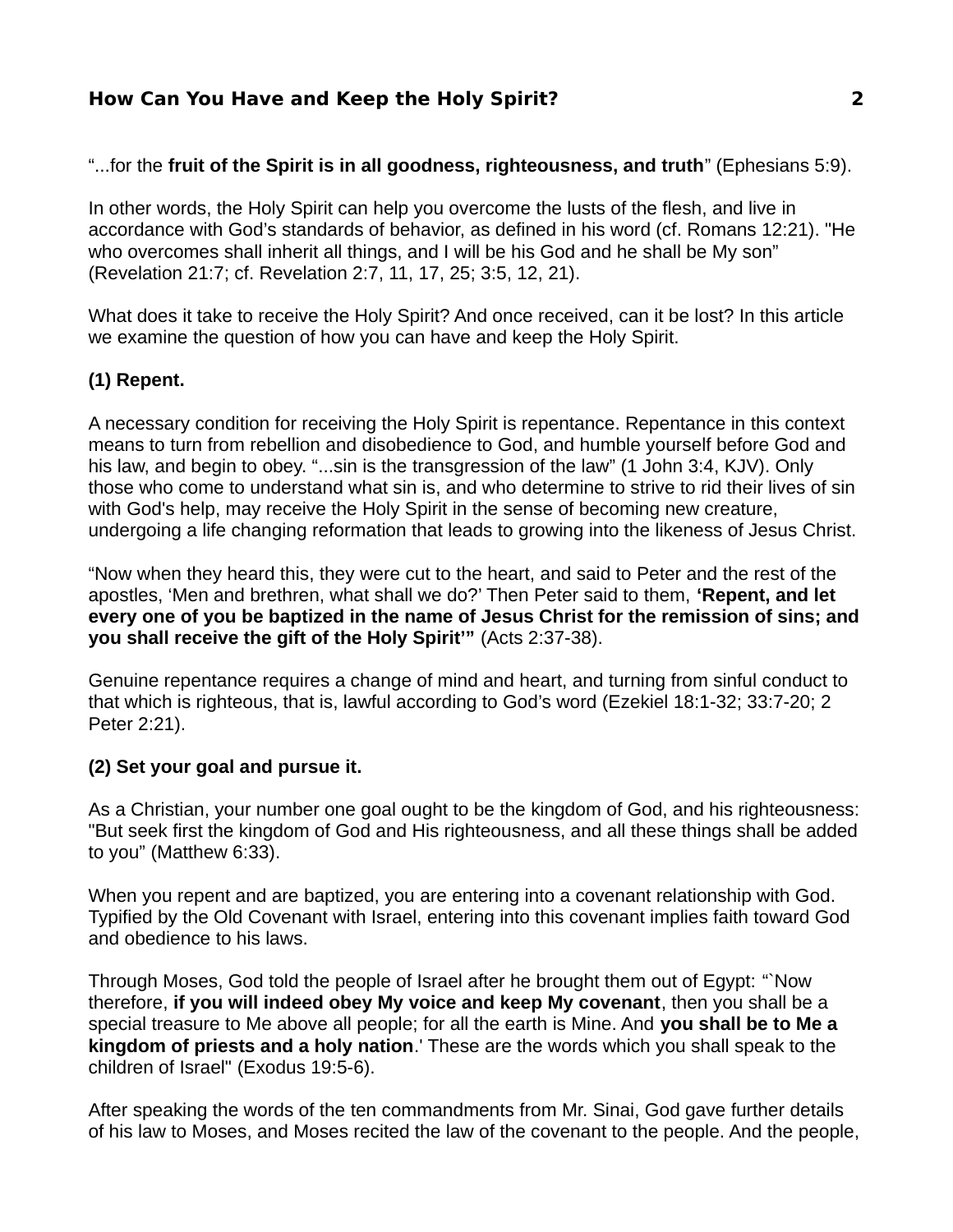having heard, responded: "**All that the Lord has said we will do, and be obedient**" (Exodus 24:7).

However, the physical people of Israel failed to remain faithful to the covenant. On the whole, they persistently refused to obey God as they had promised, although there were notable exceptions. So God rejected them eventually, and they were sent into captivity (Nehemiah 9:13-37; 2 Kings 17:15-20).

Similar but **better promises** are granted to spiritual Israel—the Church of God—under the New Covenant, of which the Old Covenant was a type. "But now He [Jesus Christ] has obtained a more excellent ministry, inasmuch as He is also Mediator of a **better covenant, which was established on better promises**. For if that first covenant had been faultless, then no place would have been sought for a second. Because **finding fault with them,** He says: 'Behold, the days are coming, says the Lord, when I will make a new covenant with the house of Israel and with the house of Judah—not according to the covenant that I made with their fathers in the day when I took them by the hand to lead them out of the land of Egypt; because **they did not continue in My covenant, and I disregarded them**, says the Lord. For this is the covenant that I will make with the house of Israel after those days, says the Lord: I will **put My laws in their mind and write them on their hearts; and I will be their God, and they shall be My people**" (Hebrews 8:6-10). Writing to the Church Peter wrote: "You also, as living stones, are **being built up a spiritual house, a holy priesthood**, to offer up spiritual sacrifices acceptable to God through Jesus Christ" (1 Peter 2: 5).

But the Church, the individual members and the body as a whole, also must remain faithful to their commitment, in order to remain under God's grace. "Therefore consider the goodness and severity of God: on those who fell, severity; but toward you, goodness, **if you continue in His goodness. Otherwise you also will be cut off**" (Romans 11:22).

Keeping your commitments, keeping your word, is one of the most important lessons you can learn in life. And this is especially true of the commitment you make or made to God at the time of your conversion and baptism.

Speaking in a parable to some of the Jewish leaders who opposed him, Jesus said, "'A man had two sons, and he came to the first and said, "Son, go, work today in my vineyard." He answered and said, "I will not," but afterward he regretted it and went. Then he came to the second and said likewise. And he answered and said, "I go, sir," but he did not go. Which of the two did the will of his father?' They said to Him, 'The first.' Jesus said to them, 'Assuredly, I say to you that tax collectors and harlots enter the kingdom of God before you'" (Matthew 21:28-31).

When we said "yes" to the terms of the covenant with God that leads to salvation, we agreed to put God first in our lives, to put seeking his kingdom first, seeking his righteousness first, ahead of all other considerations.

That then, ought to be your number one goal in life. Every day, every hour, every minute, that goal ought to be, if not in the forefront of your mind, at least in the back of your mind, and it ought to be the number one force and motivation for how you live your life.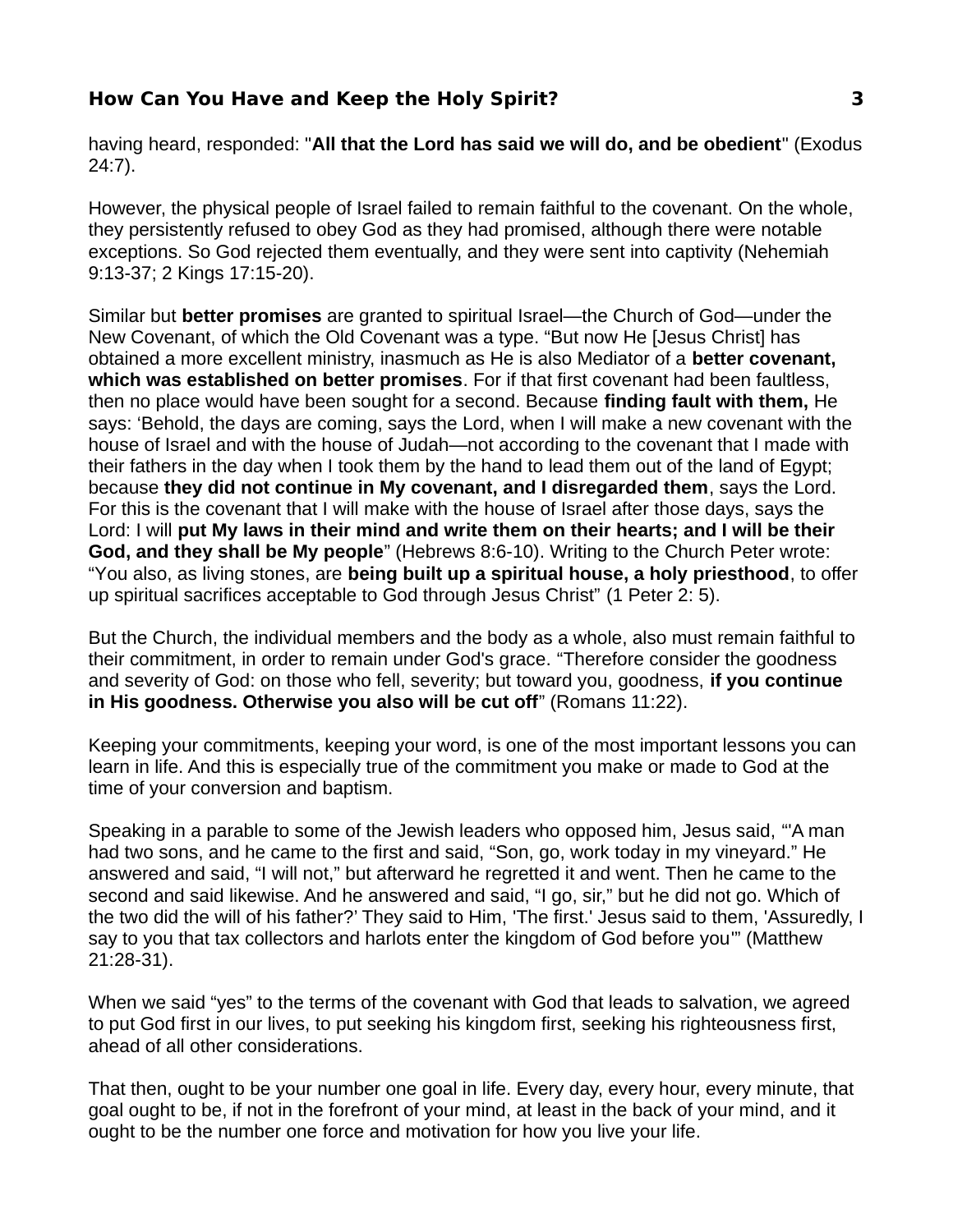That leads us to the next point:

#### **(3)Seek God daily.**

In order to have a meaningful and productive relationship with God you must commune with him on a daily basis. You do that largely through Bible study, prayer, fasting, and striving to put into practice the principles of God's word.

The words of God themselves are a manifestation of his Holy Spirit. Jesus said, "The words that I speak to you are spirit, and they are life" (John 6:63). By daily Bible study you may drink in of God's Spirit. Peter wrote, "Therefore, laying aside all malice, all deceit, hypocrisy, envy, and all evil speaking, as newborn babes, **desire the pure milk of the word, that you may grow thereby**" (1 Peter 2:1-2).

Jesus promised that he and the Father would dwell in those who keep his word. You must know God's word and be mindful of it if you are to keep it. "If anyone loves Me," said Jesus, "**he will keep My word**; and My Father will love him, and We will come to him and make Our home with him. He who does not love Me does not keep My words; and the word which you hear is not Mine but the Father's who sent Me" (John 14:23-24).

Berea was a city in Macedonia about 45 miles west of Thessalonica. It is said of those who heard Paul preach the gospel there, "These were more fair-minded than those in Thessalonica, in that they received the word with all readiness, and **searched the Scriptures dail**y to find out whether these things were so" (Acts 17:11).

David wrote, "Blessed is the man Who walks not in the counsel of the ungodly, Nor stands in the path of sinners, Nor sits in the seat of the scornful; **But his delight is in the law of the Lord, And in His law he meditates day and night** (Psalms 1:1-2).

David also wrote, "Evening and morning and at noon I will pray, and cry aloud, And He shall hear my voice" (Psalms 55:17).

Paul wrote, "Pray without ceasing," meaning daily (1 Thessalonians 5:17). Paul wrote to Timothy, "...without ceasing I remember you in my prayers night and day" (2 Timothy 1:3).

We need to be mindful continually of our need for ongoing repentance, striving to overcome the flesh and the world, and make a habit of seeking God in daily Bible study, and prayer. Also, we should set aside time on occasion to humble ourselves to God in fasting. These tools are very important to maintaining the Spirit of God and growing spiritually.

#### **(4) Walk in faith.**

We've already touched on faith and being faithful. But the importance of faith to having and retaining the Holy Spirit is difficult to over emphasize. Repentance, faith, and the other points we are covering in this article all go hand-in-hand.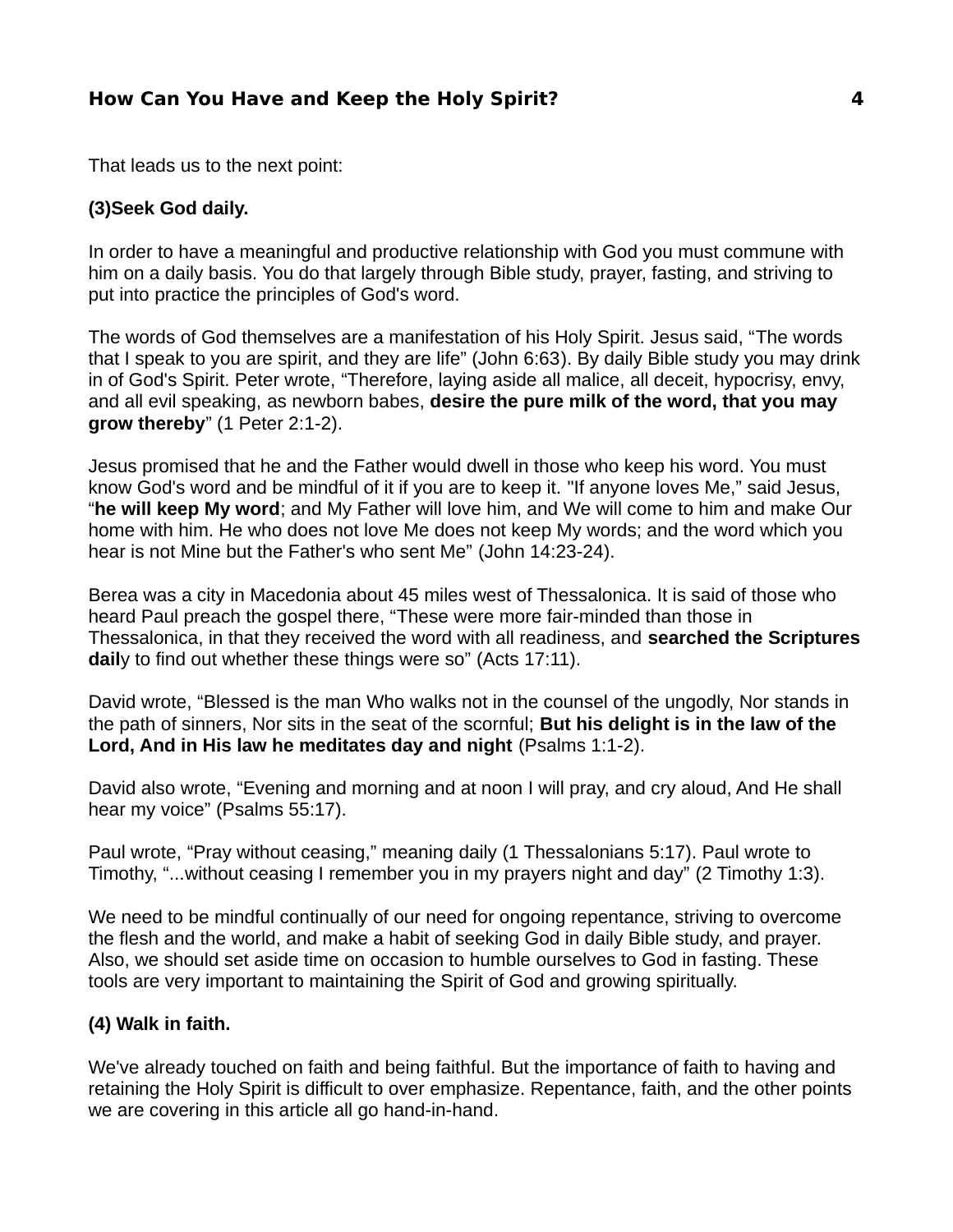Paul summed up his work in Asia (Asia Minor) in the following words, as he spoke of himself, "Testifying to Jews, and also to Greeks, **repentance toward God and faith toward our Lord Jesus Christ"** (Acts 20:21).

Faith is a fundamental aspect of godly character. Without faith, godly faith, you cannot please God. "But without faith it is impossible to please Him, for he who comes to God must believe that He is, and that He is a rewarder of those who diligently seek Him" (Hebrews 11:6).

The people of the physical nation of Israel failed in fulfilling their calling because they, most of them, lacked faith. Speaking of the Israelites of old, Paul wrote: "For indeed **the gospel was preached to us as well as to them**; but the word which they heard did not profit them, **not being mixed with faith in those who heard it**" (Hebrews 4:2).

Jude reminds us that the people who fell in the wilderness, not having received the promised land, met destruction because they lacked faith. "But I want to remind you, though you once knew this, that the Lord, having saved the people out of the land of Egypt, afterward destroyed those who did not believe" (Jude 1:5). The word translated "believe" is πιστεύω (*pisteúō*), which means to have faith, or to believe. Faith is a firm belief. We must believe the testimony of God's word if we are to please God and if we are to have and maintain the Holy Spirit.

The Spirit of God is given us through faith. Without faith we are dead in our sins, under the curse of the law, which requires the penalty of death for our sins. But we can be forgiven and receive the promise of the Spirit of God through faith, that is, a firm and committed belief in God and his Word.

"Christ has redeemed us from the curse of the law, having become a curse for us (for it is written, 'Cursed is everyone who hangs on a tree'), that the blessing of Abraham might come upon the Gentiles in Christ Jesus, that we might receive the promise of the Spirit through faith" (Galatians 3:13-14).

The promise of God's kingdom is to those who are of faith. "Therefore it is of faith that it might be according to grace, so that the promise might be sure to all the seed, not only to those who are of the law, but also to those who are of the faith of Abraham, who is the father of us all" (Romans 4:16).

Faith and the Holy Spirit go hand in hand. Faith comes by hearing the word of God with a believing heart. "For with the heart one believes unto righteousness, and with the mouth confession is made unto salvation" (Romans 10:10). "... **faith comes by hearing, and hearing by the word of God**" (Romans 10:17).

Read and study God's word daily, let it inspire, motivate and guide you. Practice living by the Word of God in believing faith.

If we fail to have or maintain godly faith, we also are in danger of losing out on the promises of the Kingdom of God, just as those who fell in the wilderness not having received the promise.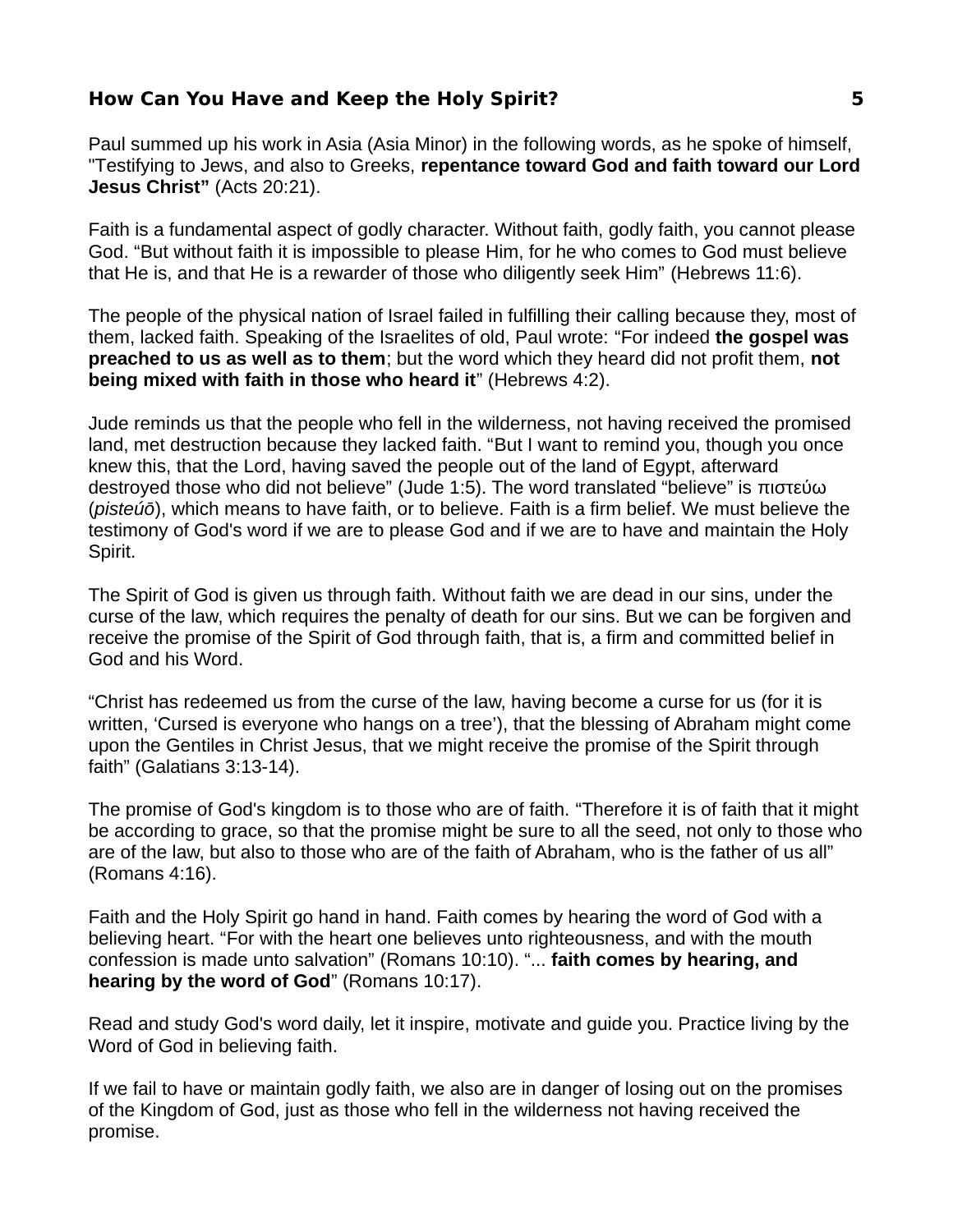Paul wrote to Timothy: "Let no one despise your youth, but be an example to the believers in word, in conduct, in love, in spirit, in **faith**, in purity. **Till I come, give attention to reading, to exhortation, to doctrine. Do not neglect the gift that is in you, which was given to you by prophecy with the laying on of the hands of the eldership.** [The gift includes the Holy Spirit, as well as the office in the ministry to which Timothy was ordained.] Meditate on these things; give yourself entirely to them, that your progress may be evident to all. **Take heed to yourself and to the doctrine. Continue in them, for in doing this you will save both yourself and those who hear you"** (1 Timothy 4:12-16).

## **(5) Obey God.**

Many deceivers have come teaching that faith and obedience are somehow antithetical to one another. That if you have faith, you need not concern yourself with obedience.

But in fact, faith and obedience go hand in hand. You can have the Holy Spirit only if you believe God, as we've seen, and only if your faith is a genuine faith which is manifested in how you live your life, in other words, in your obedience to God's commandments.

When Paul testified of his work before King Agrippa, in defense of himself against some Jewish accusers, he said: "But [I] declared first to those in Damascus and in Jerusalem, and throughout all the region of Judea, and then to the Gentiles, **that they should repent, turn to God, and do works befitting repentance"** (Acts 26:20).

John the Baptist said to some who had come to be baptized, "Therefore **bear fruits worthy of repentance**, and do not think to say to yourselves, `We have Abraham as our father.' For I say to you that God is able to raise up children to Abraham from these stones. And even now the ax is laid to the root of the trees. Therefore every tree which does not bear good fruit is cut down and thrown into the fire" (Matthew 3:8-10). The Bible in Basic English translation renders verse 8 as follows: "Let your change of heart be seen in your works." And God's Word to the Nations translation: "Do those things that prove you have turned to God and have changed the way you think and act" (Matthew 3:8). John Gill comments on the verse as follows: "If you have a proper sense of sin, and true repentance for it, do such works as are suitable to it, and will show the genuineness of it" (*John Gill's Expositor*).

Disobedience to God is a manifestation of a lack of faith, and an unfaithful spirit: "Give ear, O my people, to my law; Incline your ears to the words of my mouth. I will open my mouth in a parable; I will utter dark sayings of old, Which we have heard and known, And our fathers have told us. We will not hide them from their children, Telling to the generation to come the praises of the Lord, And His strength and His wonderful works that He has done. For He established a testimony in Jacob, And appointed a law in Israel, Which He commanded our fathers, That they should make them known to their children; That the generation to come might know them, The children who would be born, That they may arise and declare them to their children, That they may **set their hope in God**, And not forget the works of God, But **keep His commandments; And may not be like their fathers, A stubborn and rebellious generation, A generation that did not set its heart aright, And whose spirit was not faithful to God**" (Psalm 78:1-8).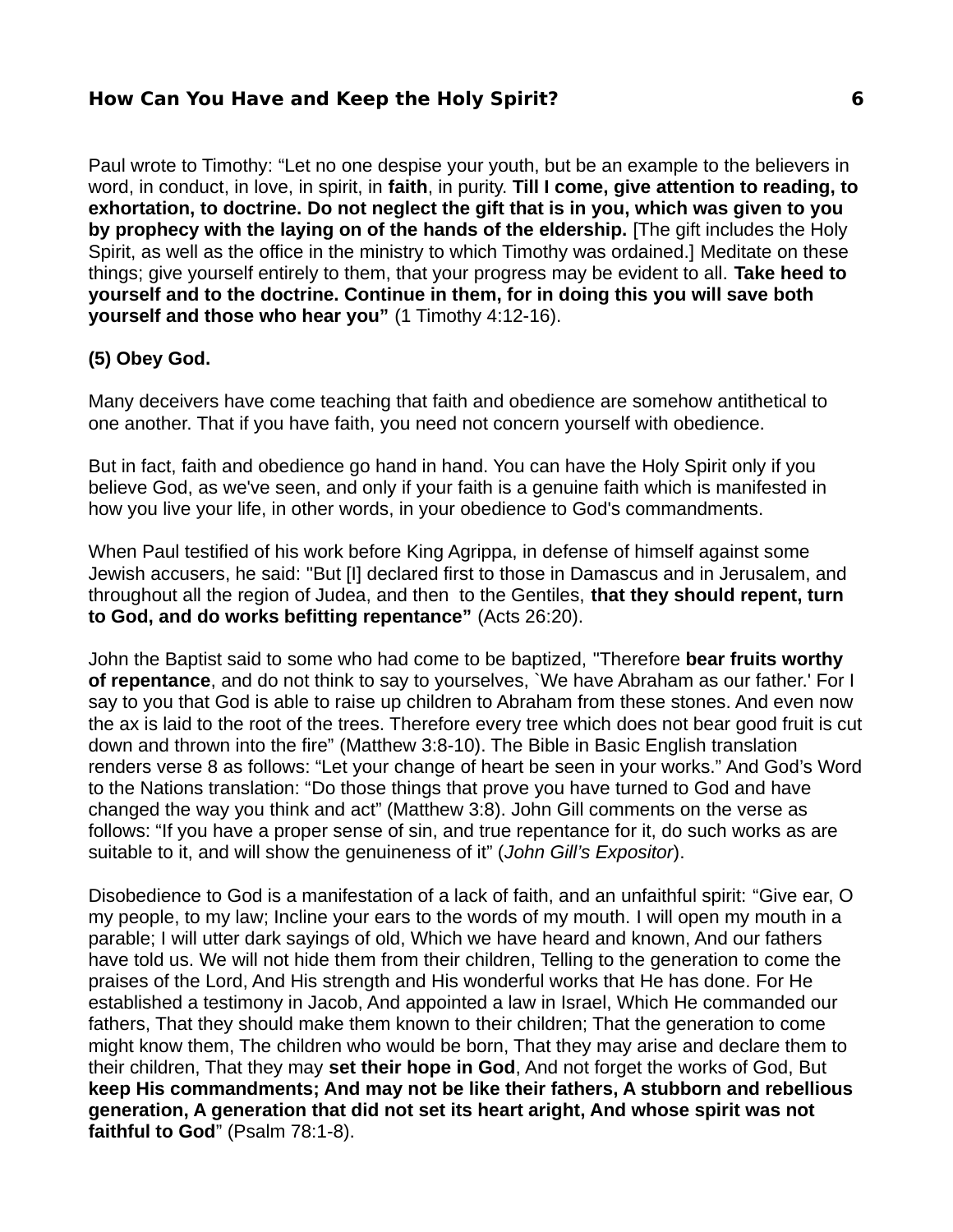The Spirit of God is called the "Spirit of truth," which abides with those who keep the commandments of God.

Jesus said, "If you love Me, keep My commandments. And I will pray the Father, and He will give you another Helper, that He may abide with you forever—the Spirit of truth, whom [which] the world cannot receive, because it neither sees Him [it] nor knows Him [it]; but you know Him [it], for He [or it] dwells with you and will be in you" (John 14:15-17; the pronouns in verse 17 in the original referring to the Holy Spirit are all neuter, see our articles, "What Is the Holy Spirit," and "Origins of the Trinity," for more on these subjects).

God gives the gift of the Holy Spirit as a down payment on eternal life, only to those who obey him. The apostles testified to their persecutors: "And we are His witnesses to these things, and so also is the Holy Spirit whom [which] God has given to **those who obey Him**" (Acts 5:32).

"Has given" is translated from an aorist form of the Greek word δίδωμι (*didōmi*), which should be translated in this case "gives." God gives the Holy Spirit to those who obey him. In the Concordant version this verse is translated, "We are witnesses to these declarations, as well as the holy spirit which God **gives** to those yielding to him."

One who willfully disobeys God's laws is placing a barrier between himself and God, and may not receive, or may not retain indefinitely, the Holy Spirit.

### **(6) Stir up the Spirit.**

We are warned, "Do not quench the Spirit" (1 Thessalonians 5:19).

There are various ways in which one might "quench" the Spirit, that is suppress it or lose it entirely.

One way is simple neglect, failing to do the things we've been talking about that cultivate, nurture and strengthen the Spirit of God dwelling in us.

#### We've already read the Scripture in 1 Timothy 4:14, "**Do not neglect the gift that is in you, which was given to you by prophecy with the laying on of the hands of the eldership."**

Jesus said, "Then the kingdom of heaven shall be likened to ten virgins who took their lamps and went out to meet the bridegroom. Now five of them were wise, and five were foolish. Those who were foolish took their lamps and took no oil with them, but the wise took oil in their vessels with their lamps. But while the bridegroom was delayed, they all slumbered and slept. And at midnight a cry was heard: `Behold, the bridegroom is coming; go out to meet him!' Then all those virgins arose and trimmed their lamps. And the foolish said to the wise, `Give us some of your oil, for **our lamps are going out**.' But the wise answered, saying, `No, lest there should not be enough for us and you; but go rather to those who sell, and buy for yourselves.' And while they went to buy, the bridegroom came, and those who were ready went in with him to the wedding; and the door was shut. Afterward the other virgins came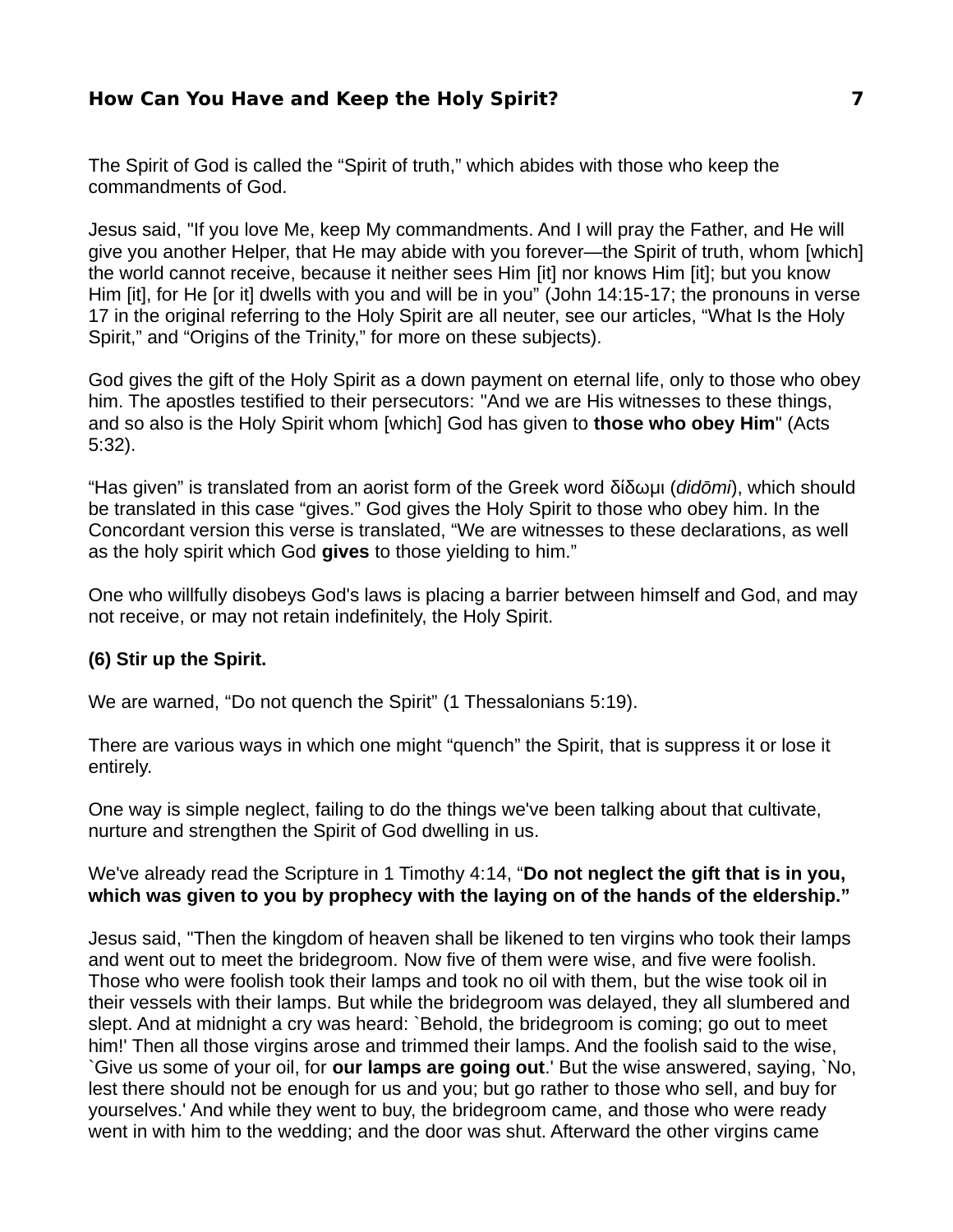also, saying, `Lord, Lord, open to us!' But he answered and said, `Assuredly, I say to you, I do not know you.' Watch therefore, for you know neither the day nor the hour in which the Son of Man is coming" (Matthew 25:1-13). Oil is one of the symbols used in Scripture for the Holy Spirit (cf. Exodus 28:41; Psalm 89:20; 133:2; Luke 4:18; Acts 10:38).

In Hebrews we read: "Therefore **we must give the more earnest heed to the things we have heard, lest we drift away.** For if the word spoken through angels proved steadfast, and every transgression and disobedience received a just reward, **how shall we escape if we neglect so great a salvation, which at the first began to be spoken by the Lord, and was confirmed to us by those who heard Him**, God also bearing witness both with signs and wonders, with various miracles, and gifts of the Holy Spirit, according to His own will? (Hebrews 2:1-4).

Hence Paul wrote to Timothy: "Therefore I remind you to **stir up the gift of God which is in you through the laying on of my hands. For God has not given us a spirit of fear, but of power and of love and of a sound mind"** (2 Timothy 1: 6-7).

Jesus Christ warned the Ephesian Church, and this same warning can apply to us: "Nevertheless I have this against you, that **you have left your first love**. Remember therefore from where you have fallen; **repent and do the first works, or else I will come to you quickly and remove your lampstand from its place--unless you repent"** (Revelation 2:4-5).

And to the Laodiceans, and this warning is for us as well, Jesus said: "And to the angel of the church of the Laodiceans write, `These things says the Amen, the Faithful and True Witness, the Beginning of the creation of God: I know your works, that you are neither cold nor hot. I could wish you were cold or hot. So then, because you are lukewarm, and neither cold nor hot, I will vomit you out of My mouth. Because you say, "I am rich, have become wealthy, and have need of nothing"--and do not know that you are wretched, miserable, poor, blind, and naked--I counsel you to buy from Me gold refined in the fire, that you may be rich; and white garments, that you may be clothed, that the shame of your nakedness may not be revealed; and anoint your eyes with eye salve, that you may see. As many as I love, I rebuke and chasten. Therefore be zealous and repent. Behold, I stand at the door and knock. If anyone hears My voice and opens the door, I will come in to him and dine with him, and he with Me. To him who overcomes I will grant to sit with Me on My throne, as I also overcame and sat down with My Father on His throne. He who has an ear, let him hear what the Spirit says to the churches'" (Revelation 3:14-22).

# **(7) Never quit.**

When we entered into the covenant with God when we were baptized, it was a lifetime agreement, likened to a marriage covenant in the Scriptures.

"Or do you not know, brethren (for I speak to those who know the law), that the law has dominion over a man as long as he lives? For the woman who has a husband is bound by the law to her husband as long as he lives. But if the husband dies, she is released from the law of her husband. So then if, while her husband lives, she marries another man, she will be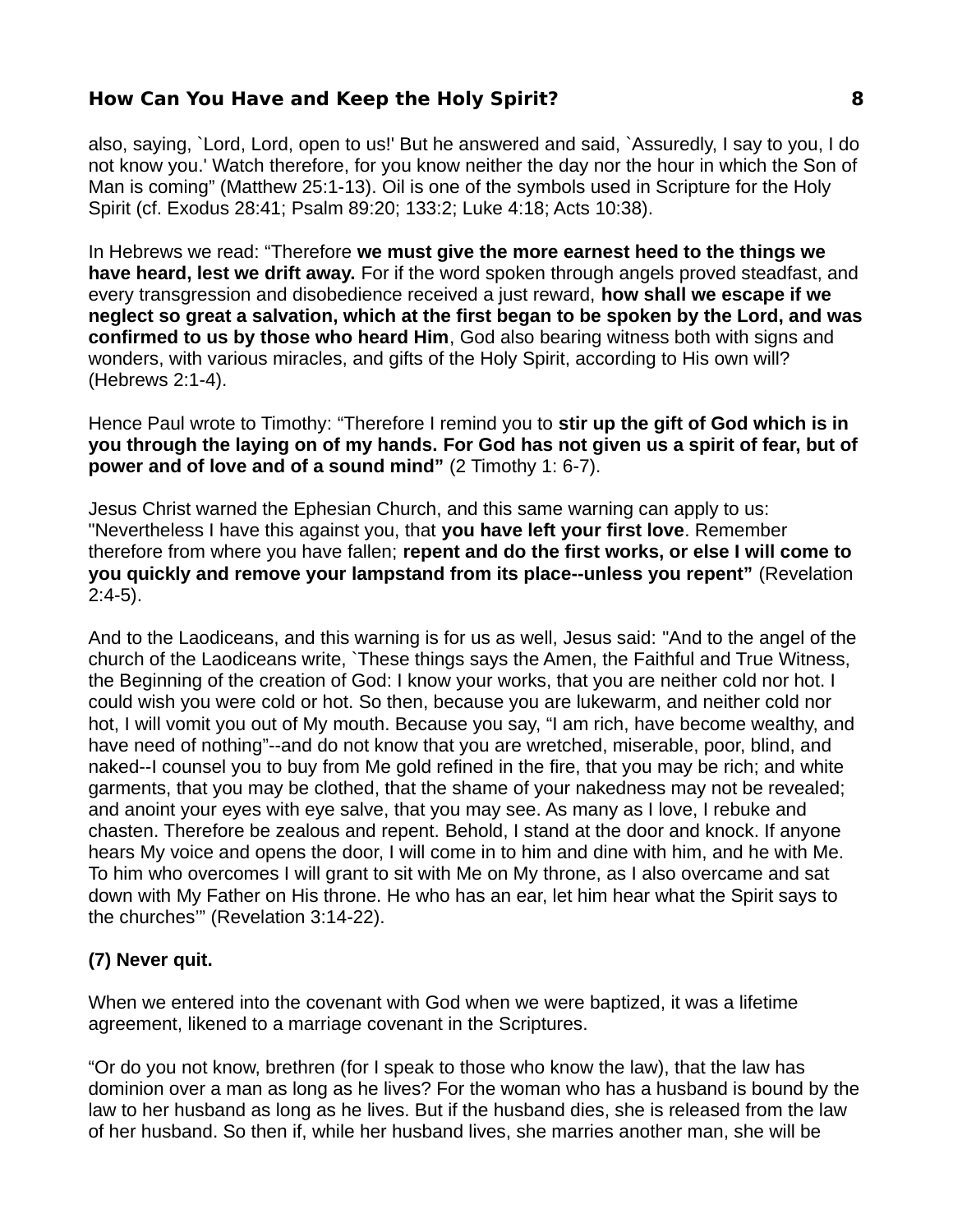called an adulteress; but if her husband dies, she is free from that law, so that she is no adulteress, though she has married another man. Therefore, my brethren, you also have become dead to the law through the body of Christ, that you may be married to another-- to Him who was raised from the dead, that we should bear fruit to God. For when we were in the flesh, the sinful passions which were aroused by the law were at work in our members to bear fruit to death. But now we have been delivered from the law, having died to what we were held by, so that we should serve in the newness of the Spirit and not in the oldness of the letter" (Romans 7:1-6).

If we turn from the commandments to a life of sin and rebellion, we will lose the Holy Spirit, and come under condemnation.

Speaking of those who, once converted, turn aside, Peter wrote: "For if, after they have escaped the pollutions of the world through the knowledge of the Lord and Savior Jesus Christ, they are again entangled in them and overcome, the latter end is worse for them than the beginning. For it would have been better for them not to have known the way of righteousness, than having known it, to turn from the holy commandment delivered to them. But it has happened to them according to the true proverb: 'A dog returns to his own vomit,' and, 'a sow, having washed, to her wallowing in the mire'" (2 Peter 2:20-22).

"Now to Him who is able to keep you from stumbling, And to present you faultless Before the presence of His glory with exceeding joy, To God our Savior, Who alone is wise, Be glory and majesty, Dominion and power, Both now and forever. Amen" (Jude 1:24-25).

"See that you do not refuse Him who speaks [Jesus Christ]. For if they did not escape who refused Him who spoke on earth, much more shall we not escape if we turn away from Him who speaks from heaven" (Hebrews 12:25).

"Therefore do not cast away your confidence, which has great reward. For you have need of **endurance**, so **that after you have done the will of God, you may receive the promise:** For yet a little while, And He who is coming will come and will not tarry. Now the just shall live by faith; But if anyone draws back, My soul has no pleasure in him. But **we are not of those who draw back to perdition, but of those who believe to the saving of the soul**" (Hebrews 10:35-39).

If we remain faithful to our commitment to God, we can retain the Holy Spirit, and we can reap the rewards of the faithful in God's Kingdom.

Copyright © 2022 by Rod Reynolds

#### [cogmessenger.org](http://cogmessenger.org/)

Unless otherwise noted Scripture taken from the New King James Version<sup>™</sup> Copyright © 1982 by Thomas Nelson, Inc. Used by permission.